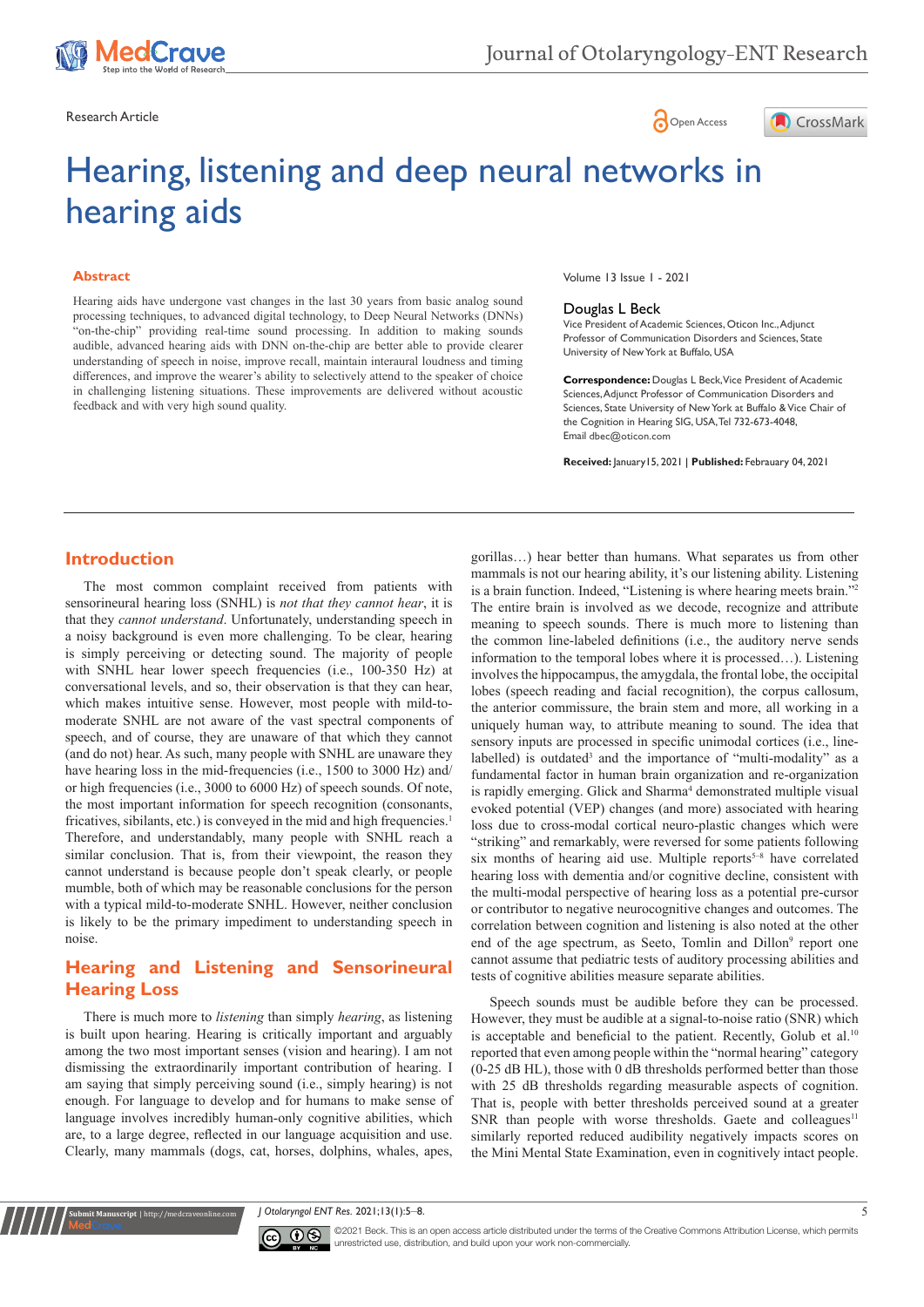Unfortunately, there is no "one size fits all" with regard to hearing loss, brains and amplification. Each person (even with similar or identical SNHL) varies based on the specific factors associated with their particular SNHL, their cognitive ability, their genetics, their personal listening preferences, the acoustic environment, the type and model of hearing aid, the fitting protocol and more. Further, the all-encompassing term "sensorineural hearing loss" includes and identifies vastly different etiologies, as well as anatomic and physiologic variations from age related hearing loss (ARHL), noise induced hearing loss (NIHL), auditory neuropathy spectrum disorders (ANSD), cochlear synaptopathy (CS), hidden hearing loss (HHL), to neuro-cognitive disorders, etc.

#### **Selective Attention**

Shinn-Cunningham & Best 12 reported hearing loss degrades the auditory signal (i.e., neural code) thereby making it more difficult for the person with hearing loss to selectively attend to the auditory signal. New research<sup>13–16</sup> reveals that for the human brain to recognize, untangle, and comprehend speech sounds (i.e., to listen) after hearing sound in the acoustic environment, the brain must orient and *then*  focus on the sound of maximal interest. The ability to attend to the sound of maximal interest, particularly in noise, appears to be based on multiple key factors. Among them, the quantity and quality of the neural code (bio-electric neural activity) sent from the cochlea to the brain, and "Selective Attention." Selective attention is the central nervous system process through which people can focus on the sounds of maximal interest in the "foreground," while dismissing sounds which are essentially "background." Typically, the listener's primary foreground interest includes speech sounds, whereas the sounds of heating and ventilation systems, computer fans, fluorescent lights and similar noises are most often relegated to the background.

Selective attention in hearing is somewhat analogous to the ability to change the image on the fovea of our retina by simply looking elsewhere with regard to vision. That is, vision is volitionally and centrally controlled by the person's desire as to where to focus their visual attention, pupillary gymnastics, the 3<sup>rd</sup>, 4<sup>th</sup> and 6<sup>th</sup> cranial nerves and more. None of which we think about while scanning the page, the room, or the horizon. We simply refer to this as where we focus our (visual) attention. Selective Attention via audition is surprisingly analogous to visual focus.17 That is, the ability to switch our focus of auditory attention to a specific person in a noisy background (i.e., cocktail party) given relatively normal hearing and listening ability is an example of selective attention. To maximally selectively attend to the voice or sound we choose, the brain benefits from an excellent, highly representative neural code. As expected, a complete sound scene which is dynamically and faithfully represented by an excellent neural code is easier to decode, requires less effort and energy, and allows for more highly advantageous listening. Further, if the information contained within the neural code does not contain a complete acoustic sound scene, it is unlikely the brain can decode acoustic information which was not provided.

Ideally, it seems an enhanced neural code should:

- 1. Provide information specific to each ear including interaural loudness differences (ILDs, the difference between the left and right ears across the speech spectrum can be 20-22 dB at 5000, 6000 and 7000 Hz) and interaural timing differences (ITDs, aka phase indicates which ear heard the sound first).
- 2. Provide a very high-quality sound.
- 3. Provide substantial noise reduction and a prioritized balance of background sounds, while allowing volitional access to the foreground and the background.
- 4. Contain no acoustic feedback (often described as a whistling sound, a common problem with traditional hearing aids).
- 5. Allow the brain to exert less listening effort.
- 6. Facilitate a maximal SNR.

If these challenges are accomplished prior to creating and sending the neural code to the brain, the brain's task of decoding the neural code is easier, more efficient, and thus requires less energy and less effort. Miller et al.<sup>18</sup> report that hearing aid amplification has been shown to alter the neural code secondary to hearing aid use, based on cortical responses to aided versus unaided fricative stimuli.

#### **Traditional hearing aids and speech in noise**

To be clear, traditional hearing aid technology has been beneficial for millions of people across the globe, especially in quiet environments, when background noise is not an issue. However, the primary complaint of people with SNHL, as well as those with traditional hearing aid technologies, is that they can hear, but they cannot understand, particularly in noise. Unfortunately, traditional hearing aids tend to inadvertently limit and reduce some acoustic information. For example, traditional hearing aids use multiple forms of compression to maintain the overall sound level between comfortable and uncomfortably loud. Although at first glance this seems like a beneficial idea, it does mean that when a (typical) 2:1 compression ratio is chosen, the dynamic range of speech (the sound pressure level [SPL] difference between the quietest and the loudest speech sounds) changes from the very dynamic and typical 30 dB range, to a 15 dB range, thus attenuating loudness cues and attenuating the neural code.

A 3:1 compression ratio delivers only a 10 dB dynamic range for the listener, further reducing the overall quality and quantity of the neural code. Many commercially available hearing aids use fixed or adaptive directionality (or beam-forming) to focus amplification on the talker most likely to be the primary person the listener would like to attend to, based on amplitude modulation (i.e., loudness variation) and other acoustic factors. However, in cocktail party and restaurantlike acoustic scenarios and other noisy scenarios in which an excellent neural code is needed the most, the loudest sounds may not be the sounds one wishes to attend to. The most significant amplitude modulation may originate from the in-house background music, a live band, a patron(s) at a neighboring table, a waiter, or elsewhere. That is, traditional hearing aids may maximally amplify the wrong person (not the one the listener chooses to selectively attend to) or perhaps the wrong people (for example a nearby table with loud voices) thereby resulting in a louder confusing sound scene, but not a clearer neural code.

Unfortunately, many traditional hearing aid designs assume the most important sounds are often in front of the wearer, non-speech sounds are unwanted, a reduced dynamic range is desirable, a smaller window to the surrounding acoustic sound scene (from directional microphones or beam-forming) is desired or required, and acoustic feedback needs to be reduced by lowering gain.19 However, these assumptions tend to attenuate the neural code rather than enriching it, and provide fewer natural, acoustic cues to the brain.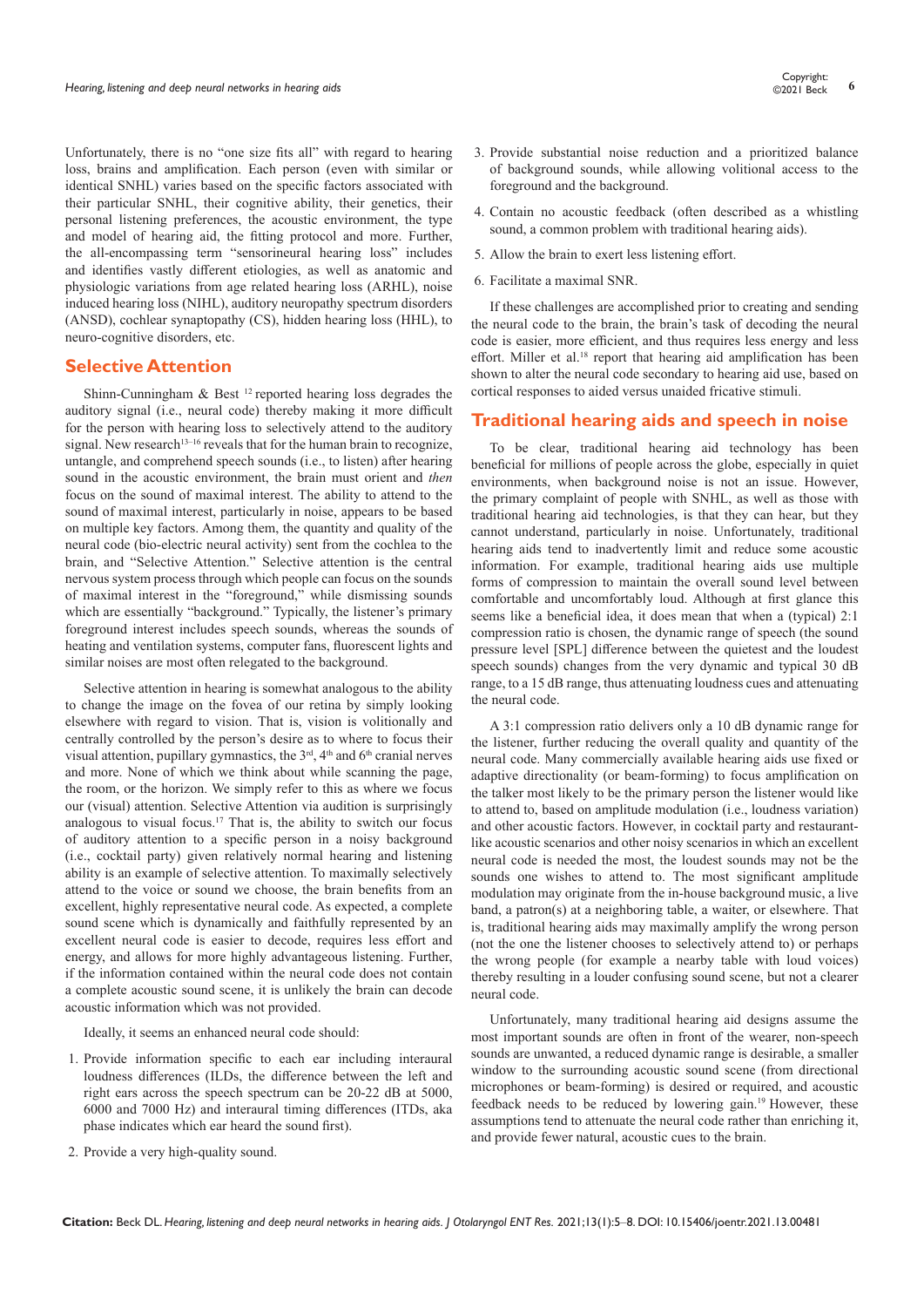#### **Deep neural networks**

Deep Neural Networks (DNNs) have significantly improved technical abilities in recent years. DNNs are the most sophisticated processors within the world of artificial intelligence (AI). What makes DNNs so impressive is what they do and how they do it. DNNs try to find patterns among vast amounts of information, and identify and decode those patterns, similar to how a human brain would. DNNs process huge data sets data without specific permutation programming. That is, DNNs operate without a specific event-driven program. DNNs are the processors of self-driving cars and DNNs are the intelligence of voice and face recognition (used by Google, Amazon, Facebook and more). DNNs determine the most and least likely path of hurricanes and other weather events. When Amazon suggests you might buy X, Y or Z, based on your previous purchases, or when Netflix suggests a movie, DNNs drive those suggestions. DNNs derive a solution without a specific written protocol for each and every decision point and they self-check to make sure their solution (the output) is the most representative solution, based on the incoming data.

In the biology-based world, there are many examples of DNNs. There are vast multitudes of remarkable things which happen without written step-by-step instructions. For example, birds learn to fly, fish learn to swim, and of course, babies learn to walk and talk, generally after some 12-18 months of tremendous sensory input. After trillions of sensory-based bio-electric signals stimulate the brain, the brain organizes the information and initiates motoric and logical and philosophical solutions, all without written step-by-step instructions. DNNs in biology appear to be driven, and are perhaps embedded within, "programmed" genetic codes, instincts and biological markers. DNNs in technology attempt to mimic biologic DNN using humanmade digital tools to better process data and arrive at the most likely beneficial solution to the problem under consideration.

Lesica<sup>20</sup> reported hearing aids should ideally restore the neural activity patterns sent to the brain to decrease the effort and energy exerted by the brain while processing a degraded neural code. Ronnberg et al.<sup>21</sup> noted that when the brain uses less energy to process sound, it has more energy left to store what was received in memory. As above, to comprehend speech sounds (i.e., to listen) after hearing occurs, the brain must orient and then focus on the sound of maximal interest. Selective Attention facilitates the brain's ability to separate sound into foreground (maximal attention) and background (awareness of, but only slight attention to). An ideal DNN processor should facilitate a complete and balanced sound scene in which the most important sounds appear in the foreground, while attenuating (yet still availing) background sounds.19

## **DNNs in hearing aids**

In 2021, Oticon Inc. released the world's first commercially available hearing aid with "on-the-chip" DNN technology. The Oticon MoreTM DNN has been trained on 12 million sound samples to facilitate improved speech in noise ability, to help improve recall/ memory, to deliver a very high sound quality, and to improve selective attention. It is founded on the idea that improving the neural code enhances the brain's ability to make sense of sound. The DNN within Oticon More represents a revolutionary way of processing sounds for use in personalized hearing aids. Research based on 64 channel EEG studies<sup>13</sup> demonstrates that Oticon More improves selective attention. Specifically, 31 experienced hearing aid wearers (mean age 65 yrs) with mild-to-moderate SNHL were instructed to attend to two

different talkers, each at 73 dB SPL in a highly challenging acoustic environment with four-talker babble originating from four separate locations, each at 70 dB SPL. With regard to the amplitude of the EEG recordings, the DNN improved the brain's ability to "track all the objects in the full acoustic sound scene" by 60% (DNN enabled versus disabled). Further, (as compared to our best previous hearing aid technology, Oticon Opn S) the DNN allowed 30% better access to the full acoustic sound scene. The DNN hearing aid wearers demonstrated overall improvements in the ability to understand speech in noise with less effort, and they showed an improved ability to recall spoken words.<sup>22</sup>

#### **Conclusion**

In 2021, there are well-known and clearly defined differences between hearing and listening. However, professionals and patients often convolute the two concepts, which is disadvantageous for all. As professionals, it seems appropriate to expand and clarify our thoughts and explanations from simply making things louder/audible (i.e., hearing) to using commercially available life changing technology to enable a better understanding of speech in noise (i.e., listening) while enhancing selective attention and reducing listening effort secondary to an improved neural code. Basic analog sound processing techniques and protocols from the last century were an excellent and timely starting point to address hearing loss through enhanced audibility. Yet, in 2021, we can provide vastly more sophisticated hearing amplification which provides an enriched neural code to better support listening (i.e., the ability to comprehend sounds). Specifically, Deep Neural Networks (DNNs) "on-the-chip" have been shown to provide real-time sound processing, a clearer understanding of speech in noise, improved recall, can maintain interaural loudness differences and can improve the wearer's ability to selectively attend to the speaker of choice in challenging listening situations. These improvements are delivered without acoustic feedback and with very high sound quality. DNNs represent life changing technology in hearing aids. Early studies have demonstrated that wearers of DNNbased hearing aids were provided more access to the complete sound scene, allowing the wearer to better focus on the sounds they choose in the foreground, while not losing access to meaningful background sounds.<sup>19</sup>

#### **Acknowledgment**

None.

## **Conflict of interest**

None.

#### **Funding**

None.

#### **References**

- 1. [DePaolis RA, Janota CP, Frank T. Frequency Importance for Words,](https://pubs.asha.org/doi/10.1044/jshr.3904.714)  [Sentences and Continuous Discourse.](https://pubs.asha.org/doi/10.1044/jshr.3904.714) *Journal of Speech, Language and [Hearing Research \(JSLHR\)](https://pubs.asha.org/doi/10.1044/jshr.3904.714)*. 39(4): 714–723.
- 2. [Beck DL, Flexer C. Listening is Where Hearing Meets Brain in Children](http://ihsconvention.org/wp-content/uploads/2017/09/Cognition-1-listening-is-where.pdf)  [and Adults. Hearing Science. 2011;18\(2\): 30–35.](http://ihsconvention.org/wp-content/uploads/2017/09/Cognition-1-listening-is-where.pdf)
- 3. [Pereira-Jorge MR, Andrade KC, Palhano-Fontes FX, et al. Anatomical and](https://www.hindawi.com/journals/np/2018/9303674/)  [Functional MRI Changes after One Year of Auditory Rehabilitation with](https://www.hindawi.com/journals/np/2018/9303674/)  Hearing Aids. *[Neural Plasticity](https://www.hindawi.com/journals/np/2018/9303674/)*. 2018:13.